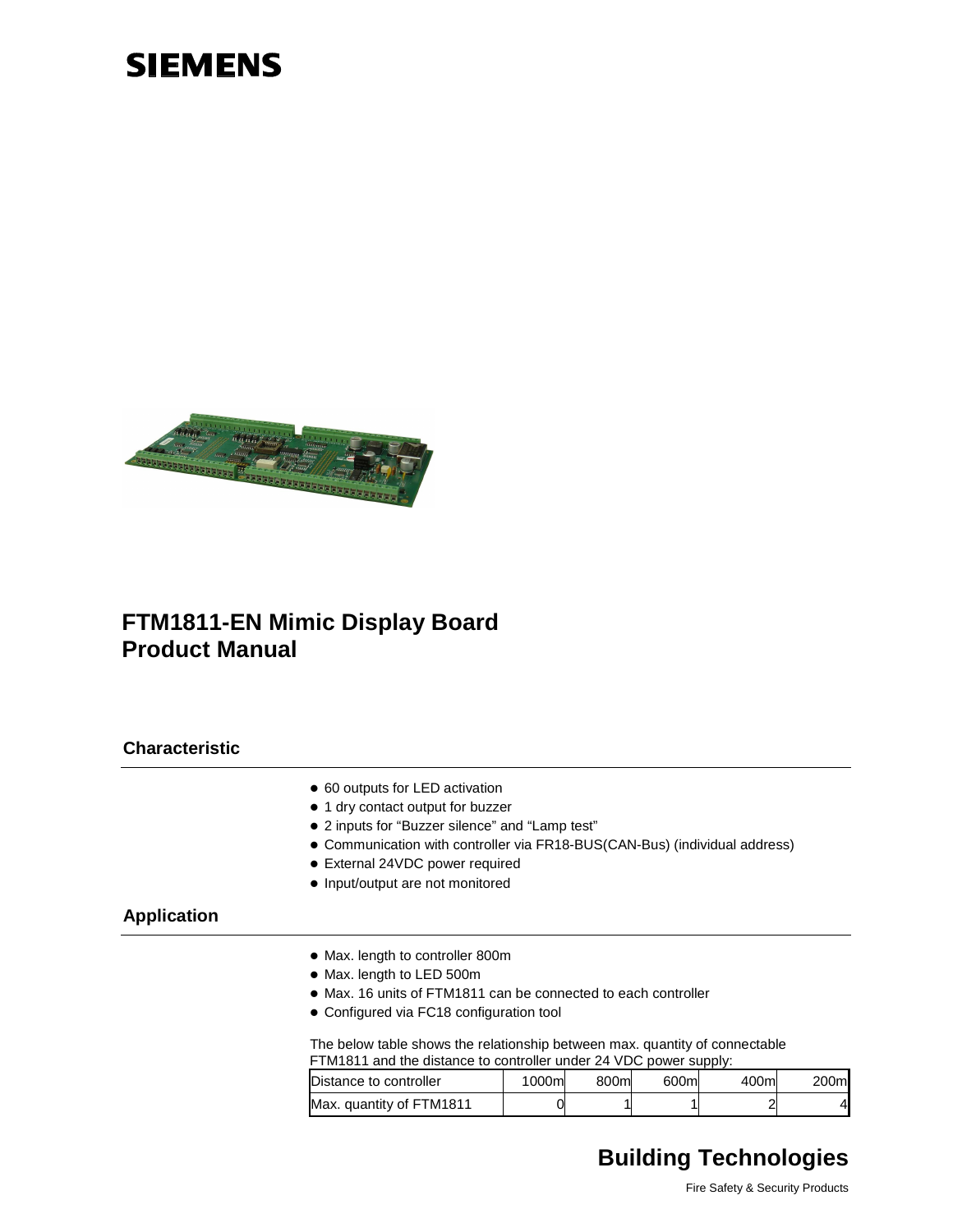

Fig.1

**Dip-switch:** To set FTM1811 FR18-BUS(CAN-Bus) address, digit 1~5 are available for address 1~31, digit 6~8 are reserved.

| Address | Digit $1 - 5$ |     |     |     |     | Digit $6 - 8$ |     |     |
|---------|---------------|-----|-----|-----|-----|---------------|-----|-----|
|         | 1             | 2   | 3   | 4   | 5   | 6             | 7   | 8   |
| 0       | Off           | Off | Off | Off | Off | Off           | Off | Off |
| 1       | On            | Off | Off | Off | Off | Off           | Off | Off |
| 2       | Off           | On  | Off | Off | Off | Off           | Off | Off |
| 3       | On            | On  | Off | Off | Off | Off           | Off | Off |
| 4       | Off           | Off | On  | Off | Off | Off           | Off | Off |
| 5       | On            | Off | On  | Off | Off | Off           | Off | Off |
| ŧ       |               |     |     |     |     |               |     |     |
| 31      | On            | On  | On  | On  | On  | Off           | Off | Off |

**Reset Key:** To reset FTM1811.

**Jumper for end of line resistor:** It must be set as position 2 when the FTM1811 is placed at the end of FR18-BUS(CAN-Bus) line.

|  | Resistance is unlimited (default) |
|--|-----------------------------------|
|  | Resistance is 120 ohm             |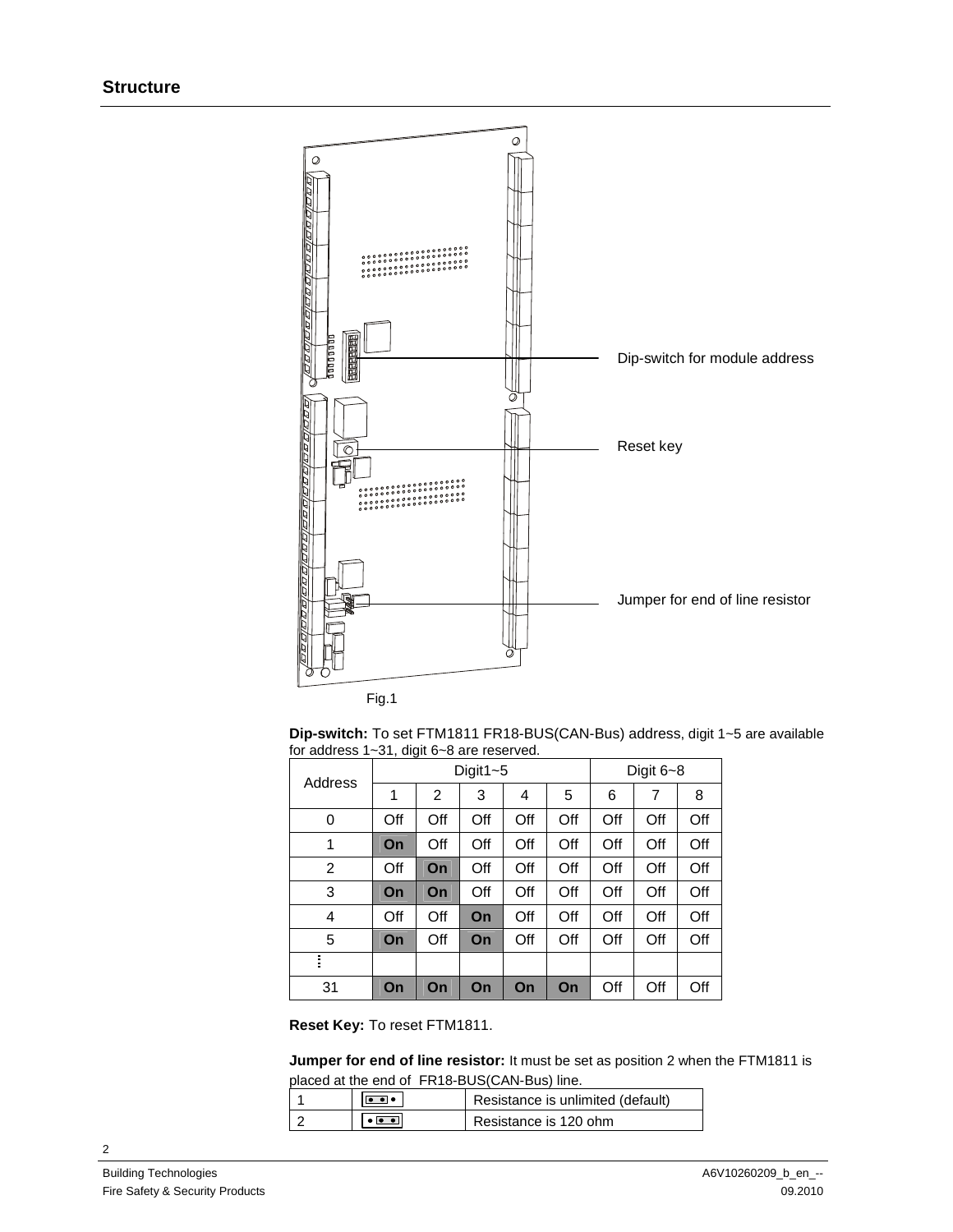#### **Installation**



- 
- Fig.2 Installation size for wall-mounted Fig.3 Installation size for rack-mounted Fig.4 Installation of PCB









#### **Procedure:**

3

- **1.** Define the place of installation:
	- Outside an electric cabinet or controller (indoor only)
	- In an electric cabinet or in controller
- **2.** Use four screws to fix the metal board of FTM1811 in controller/electric cabinet or on the wall (refer to Fig.2/Fig.3).
- **3.** Install PCB board on the metal board (refer to Fig. 4).
- **4.** Connect the cables to the terminals (refer to Fig. 5./Fig.6)
- **5.** Connect the jumper depending on if the FTM1811 is placed the end of FR18-BUS(CAN-Bus) line (refer to Fig.1).

#### **Note: Wiring capacity should be more than 1.5 mm<sup>2</sup> .**